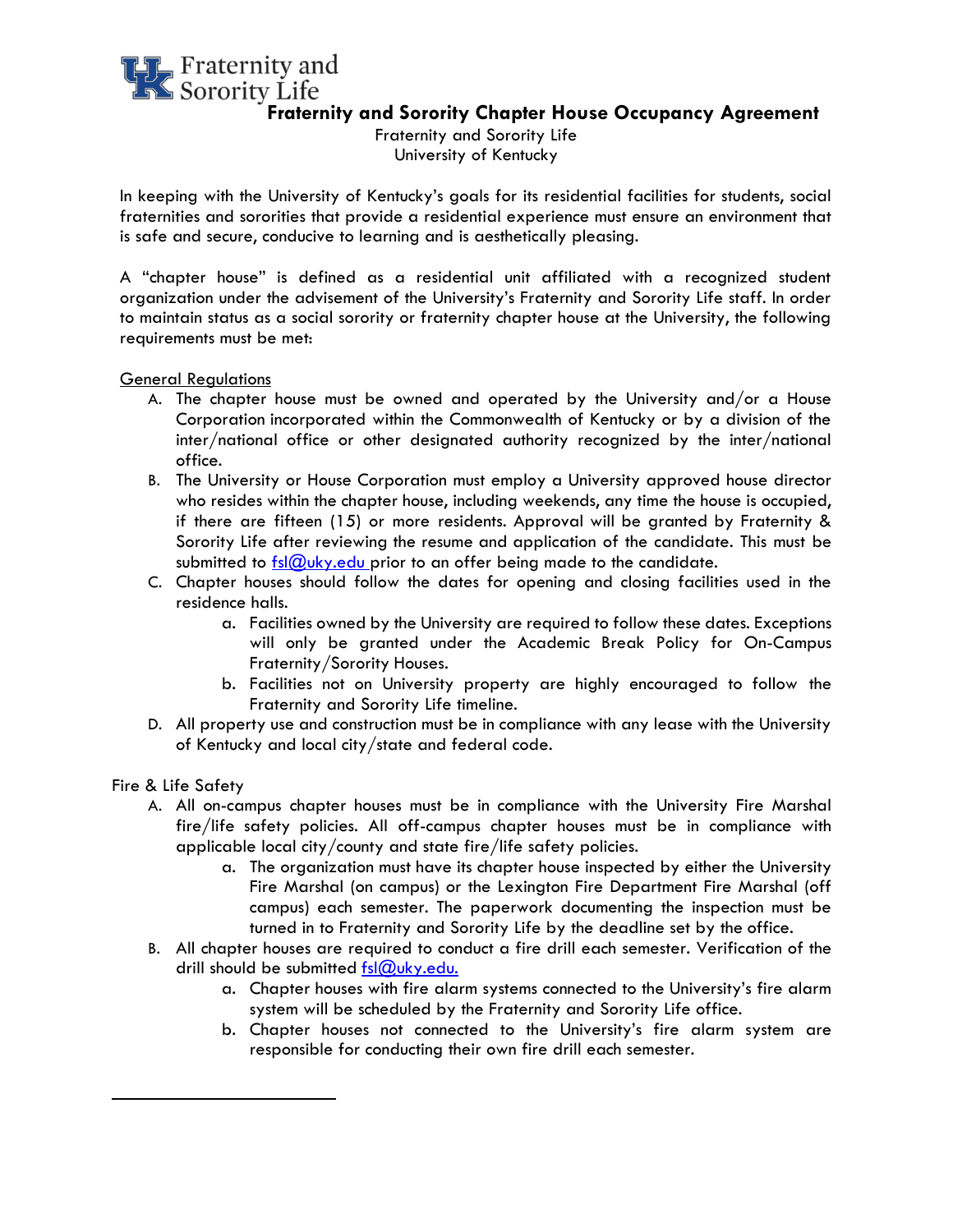

Alcohol/Tobacco and Other Drugs

- A. House Corporations and chapters must maintain an alcohol-free chapter house at all times, except as permitted by University policy.
- B. All chapter houses must follow the University policy on tobacco use.
- C. All illegal and controlled substances are prohibited from chapter houses except for those students have medication prescribed to them by a doctor.

## Waste Disposal

- A. All chapter houses must dispose of waste in the proper manner at all times.
- B. Allchapter houses must maintain their property on a regular basis by removing and properly disposing of any litter or debris. Frequent disposal services are recommended to minimize odors, vermin and safety hazards.
- C. Kitchen and food service waste will be promptly collected and removed from the chapter house for disposal following each meal. Chapters must appropriately dispose of grease via grease traps or professional removal services.
- D. Incidental household garbage and litter will be collected and removed from the chapter house and grounds for disposal on a daily basis.
- E. Each chapter house will arrange for consolidating and properly disposing of rubbish, yard waste, construction debris, and hazardous material as needed. Under no circumstances will materials be allowed to accumulate inside or outside the chapter house unless appropriately consolidated and contained pending final disposal.
- F. Refuse disposal areas (garbage cans and/or dumpsters) will be kept clean and neat at all times. Litter and spills will be cleaned up as they occur, and odor and insect problems will be treated promptly as needed. Garbage cans and dumpsters will be kept covered/closed to reduce insect/animal problems.

#### Grounds

- A. It shall be the duty of each chapter at all times to keep and maintain the facilities, landscaping, and general property in good and presentable condition.
- B. Each chapter is responsible for maintaining its grounds. Maintenance of grounds includes:
	- a. Mowing, trimming and edging grass
	- b. Plants and trees trimmed and neat
	- c. Flower and plant beds clean and free of dead plants
- C. If grounds are not maintained, the University has the right to correct the situation for chapter houses on University property and to charge the organization for the cost of maintaining the grounds.

#### Building

- A. Each chapter is responsible for exterior cosmetic repairs (e.g., broken windows, graffiti, pressure washing or painting).
- B. All banners must be safely secured, taken down and properly disposed of within 72 hours of the conclusion of the event they are advertising. All banners should have appropriate content.
- C. No non-outdoor furniture shall be present without consent from Fraternity and Sorority Life or the appropriate office.
- D. No individual window air conditions units are permitted without prior consent from the University Fire Marshal (on campus) or the Lexington Fire Department Fire Marshal (off campus).